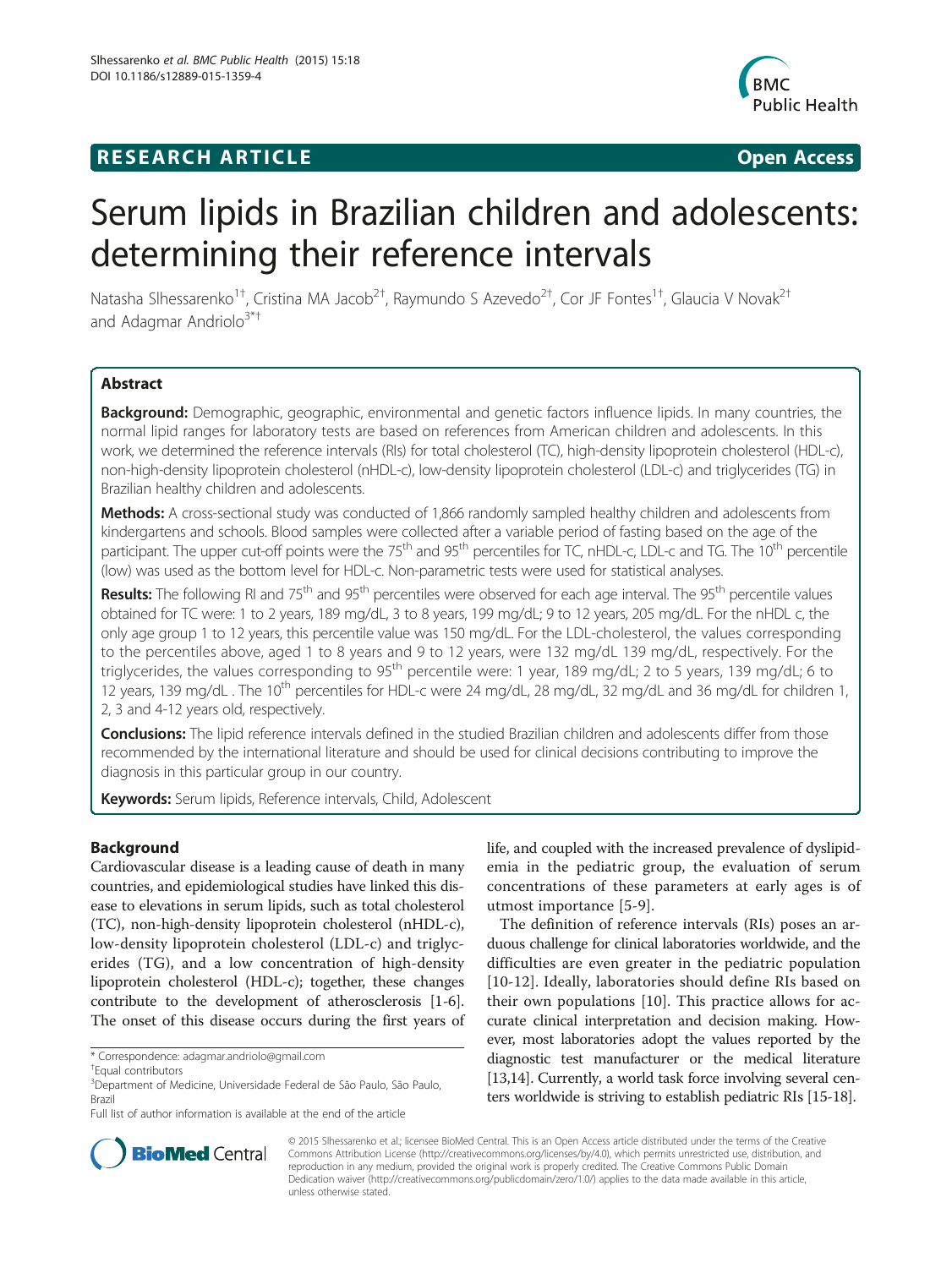The RIs for parameters such as serum lipids have been established using national and international consensuses that defined decision limits [\[10\]](#page-7-0). The decision limits specified in the medical literature are based on proposals of the National Cholesterol Education Program (NCEP) in 1992 and were updated by the National Heart, Lung and Blood Institute (NHLBI) in 2012 [\[1,5](#page-6-0)]. These guidelines are based on studies conducted over more than 3 decades. There are three guidelines on lipids and lipoprotein for children and adolescents in Brazil, including the 1<sup>st</sup> Brazilian Guideline for the Prevention of Atherosclerosis in Child-hood and Adolescence [\[19\]](#page-7-0), the 5<sup>th</sup> Brazilian Guideline on Dyslipidemia and the Prevention of Atherosclerosis [\[20](#page-7-0)] and the 1<sup>st</sup> Brazilian Guideline on Familial Hypercholesterolemia [[21\]](#page-7-0). However, these guidelines use the RIs, not for their own population, but for American children and adolescents. This fact can lead to misinterpretation because demographic characteristics and variables, such as diet and geographic regions, may interfere with these parameters [\[1,5](#page-6-0)[,10](#page-7-0)]. Therefore, lipid parameters for the local population determined by local studies with well-defined protocols are essential for the correct interpretation of laboratory tests and clinical decision making. This study determined the RIs for TC, HDL-c, n-HDLc, LDL-c and TG in healthy children and adolescents from Cuiabá City in Midwest Brazil.

# Methods

# Demographic and geographic data

The city of Cuiabá, capital of Mato Grosso, is in the central part of South America, and it has a large, diverse population living in three different ecosystems (Figure 1).

The ethnic composition of the city is the result of two distinct historical phases, the first occurring during the gold rush in the  $18<sup>th</sup>$  century, with miscegenation between whites and Native Indians and later with slaves from Africa. The second phase of miscegenation occurred in the 1970s with the migration of people from southern and southeastern Brazil, consisting of people from many ethnic backgrounds, mainly of European descent. The migration was so extensive that the number of inhabitants in the capital quintupled in three decades. Therefore, the residents of this city come from various regions, which makes this city a representative place for an RI study from an ethnographic point of view.

The sample size calculation was based on CLSI recommendations, which require at least 120 reference individuals per age group [\[10](#page-7-0)]. This cross-sectional study evaluated 1,994 healthy children and adolescents who were randomly sampled from 20 schools and 25 daycare centers. Interviewers completed a written questionnaire assessing the individual's background, his or her relatives and demographic and anthropometric data. The following inclusion criteria were used for this study: children and adolescents from 1 to 12 years, 11 months and 29 days of age without any underlying disease or diagnosed clinical complaints at the time of blood collection. Children and adolescents who had a chronic disease or who were taking medications that were not reported in the questionnaire but were discovered during clinical evaluation were excluded. Children and adolescents were included after parents or guardians signed the informed consent. All data were entered into Epidata 3.1 with a double entry.

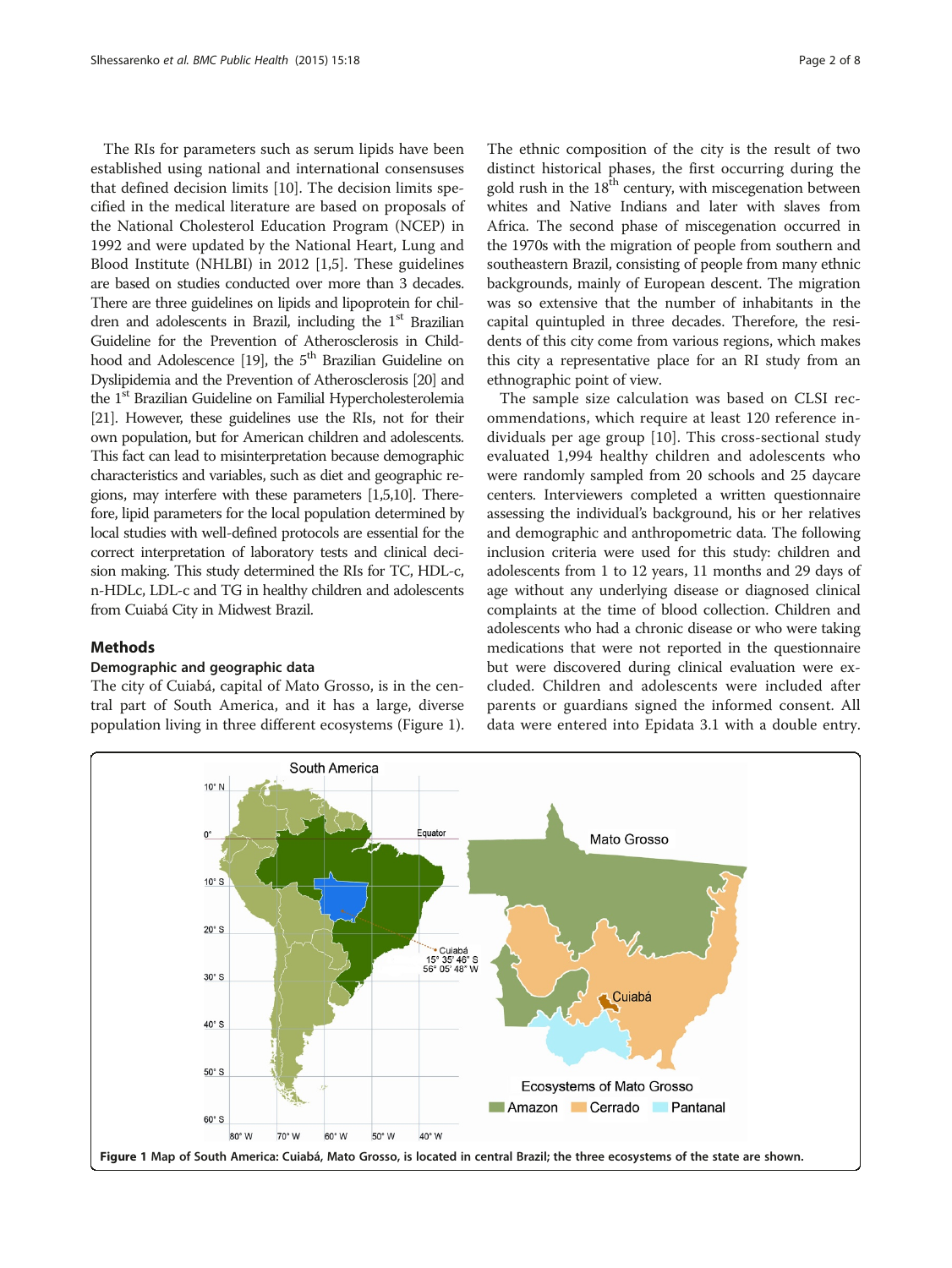<span id="page-2-0"></span>Of the 1,994 individuals who participated, 128 were excluded for the regular use of medication  $(n = 14, 12)$ children and 2 adolescents) or acute clinical symptoms present at the time of blood collection ( $n = 114$ , 100 children and 14 adolescents). Complaints referred to at the time of collection, which resulted in the exclusion of children, were fever (40 children and 5 adolescents), sore throat (28 children and adolescents 6), otalgia (27 children and 2 adolescents), dysuria (5 children) and dengue (1 teenager). Children taking the following medications were also excluded: Carbamazepine (4 children), Phenobarbital (3 children), Ritalin (1 child and 1 teenager), Seretide (2 children), Sabril (1 child), prophylactic Benzetacil (1 teenager) and tuberculosis prophylaxis (1 child).

The blood samples were collected after a fasting period of 3 hours for children from 1 to 2 years old, 6 hours for children from 2 to 5 years old and 12-14 hours for older children and adolescents. The samples were processed in a Cobas® 6000 analyzer (Roche Hitachi Cobas 6000 Analyzer, Hitachi High Technologies Corp., Tokyo, Japan) using enzymatic colorimetric and enzymatic homogeneous colorimetric methods. The nHDL-c and LDL-c levels were calculated (nHDL-c =  $TC - HDL-c$  and  $LDL-c = TC$  – HDL-c – TG/5), and the latter parameter was calculated using the Friedwald formula.

# Ethics

The study was approved by the Ethics Committees at the Julio Müller University Hospital (# 947/2010) and the Faculty of Medicine of the Universidade de São Paulo (# 318/2011). The Municipal Department of Education and Health of Cuiabá city also reviewed and approved this study.

### **Statistics**

We tested the homogeneity of variances using Bartlett's test for each parameter by age, and depending on the result, ANOVA or a Kruskal-Wallis test was used to examine differences among the age groups. The Bonferroni post-hoc test was applied to verify pairwise differences between the means by ages if the ANOVA or Kruskal-Wallis test yielded a p-value less than 0.05, and age intervals with similar means were combined. Bartlett's test was applied to the new age groups, followed by ANOVA or a Kruskal-Wallis test to check whether the new age groups maintained the age categorization. We excluded outliers (±3 standard deviations from the mean), and the RI was established as the resulting mean ±2 standard deviations. In addition, we calculated the percentile distribution to establish the RIs and adopted the criteria of the NHLBI Expert Panel on Integrated Guidelines for Cardiovascular Health and Risk Reduction in Children and Adolescents [[5\]](#page-6-0) as a proposed decision limit for this population. For TC, nHDL-c, LDL-c and TG, values below the 75<sup>th</sup> percentile were considered desirable or acceptable. Values from the  $75<sup>th</sup>$  to approximately the 95<sup>th</sup> percentile were considered borderline, and values greater than or equal to the 95<sup>th</sup> percentile were considered high. For HDL-c, the  $10^{th}$  percentile was used as the lower limit. Therefore, the participants below the 10<sup>th</sup> percentile were considered to have a low concentration. A concentration above the  $50<sup>th</sup>$  percentile was considered desirable. The significance level was 5% for all tests. The statistical analyses were performed using Minitab software, version 15 (Minitab, PA, USA) and SPSS, version 16 (Chicago, Illinois, USA).

## Results

The final study population consisted of 1,866 healthy children and adolescents, and 919 (49.2%) were male. Regarding race, 64.4% were declared as mixed race, 19.6% as white, 12.5% as black and 2.8% as Asian descendent. A total of 97% were born in Cuiabá. Their nutritional statuses were classified as 73.4% normal weight, 9.4% overweight, 6.3% at risk of being overweight, 6.9% obese, 2.7% underweight and  $1.2%$  extremely underweight.<sup>26</sup> This classification was performed using WHO Anthros and WHO Anthros Plus version 3.2.2. A total of 39.2% of all participants had a family history of diabetes, and 65.5% and 22.4% reported a family history of hypertension and obesity, respectively. Cardiovascular diseases, such as myocardial infarction and stroke, were reported by 17.6% and 12.3%, respectively. Frequency histograms of the serum levels of TC (Figure 2), HDL-c (Figure [3\)](#page-3-0), non-HDL-c

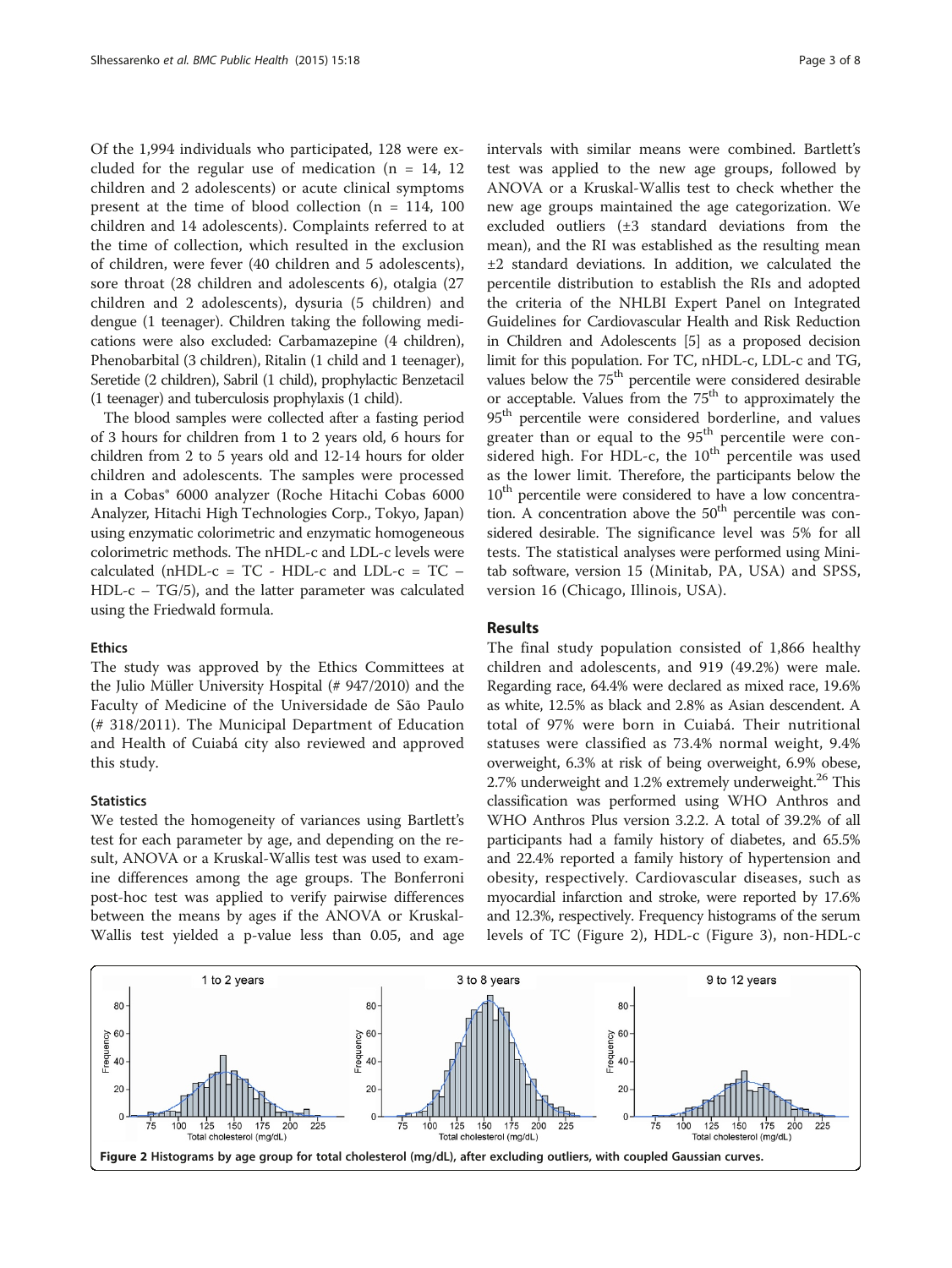<span id="page-3-0"></span>

(Figure 4), LDL-c (Figure [5\)](#page-4-0) and triglycerides (Figure [6](#page-4-0)) for all age analyzed for all groups after excluding the outliers are shown in Figures [2](#page-2-0), 3, 4, [5,](#page-4-0) and [6](#page-4-0) respectively.

The RIs for TC were calculated for 3 age groups: 1-2 years, 3-8 years and 9-12 years. Four age groups were calculated for HDL-c: 1 year, 2 years, 3 years and 4-12 years. All children and adolescents were grouped into a single age group for nHDL-c. Two age groups were defined for LDL-c (1-8 years and 9-12 years), and 3 age groups were used for TG (1 year, 2-5 years and 6-12 years). The proposed RIs (±2 SD) for TC were 89-196 mg/ dL for 1-2-year-olds, 102-205 mg/dL for 3-8-year-olds and 103-212 mg/dL for 9-12-year-olds. The proposed RIs (±2 SD) for HDL-c were 18-49 mg/dL for 1-year-olds, 22-55 mg/dL for 2-year-olds, 24-61 mg/dL for 3-yearolds and 27-69 mg/dL for 4-12-year-olds. The proposed RI ( $\pm 2$  SD) for nHDL-c was 57-155 mg/dL for 1-12year-olds. The proposed RIs  $(\pm 2 \text{ SD})$  for LDL-c were 43-135 mg/dL for 1-8-year-olds and 45-140 mg/dL for 9-12-year-olds. The proposed RIs  $(\pm 2 \text{ SD})$  for TG were 26-176 mg/dL for 1-year-olds, 27-135 mg/dL for 2-5 year-olds and 17-134 mg/dL for 6-12-year-olds. The mean, standard deviation, maximum and minimum and 1<sup>st</sup> and 3<sup>rd</sup> quartiles values of each parameter evaluated in their respective age groups are shown in Table [1](#page-5-0). Many researchers have emphasized the need to consider gender in the determination of the RI for laboratory parameters for the pediatric population. Statistical



significance in this study was observed for some parameters in specific age groups, but these differences would not likely have a relevant clinical impact (Table [2\)](#page-5-0).

The following  $75<sup>th</sup>$  and  $95<sup>th</sup>$  percentiles were observed for each age interval. The values obtained for TC were: 1 to 2 years, 160 mg/dL and 189 mg/dL; 3 to 8 years, 170 mg/dL and 199 mg/dL; 9 to 12 years, 176 mg/dL and 205 mg/dL, respectively. For the nHDL c, the only age group 1 to 12 years, this percentiles values were 122 mg/dL and 150 mg/dL, respectively. For the LDL-cholesterol, the values corresponding to the percentiles above, aged 1 to 8 years and 9 to 12 years, were 104 mg/dL and 132 mg/dL; 106 mg/dL and 139 mg/dL, respectively. For the triglycerides, the values corresponding to these percentiles were: 1 year, 127 mg/dL and 189 mg/dL; 2 to 5 years, 98 to 139 mg/dL; 6 to 12 years, 92 mg/dL and 139 mg/dL. The  $10^{th}$  percentiles for HDL-c were 24 mg/dL, 28 mg/dL, 32 mg/dL and 36 mg/dL for children 1, 2, 3 and 4-12 years old, respectively. The clinical decision limits for each parameter, calculated according to the NHLBI $<sup>5</sup>$  are shown in</sup> Tables [3](#page-5-0) and [4](#page-6-0).

# **Discussion**

This study is the first performed in Brazil in a large population that included children of early ages from the city of Cuiabá, which is located in a central area of South America. This city presents very interesting peculiarities for study due to the ethnic mixture and an intense migratory movement of people from different regions of Brazil with different eating habits and genetic backgrounds.

Cardiovascular diseases usually manifest after the fourth decade of life, but atherosclerosis begins during an individual's first few years [[1](#page-6-0),[5](#page-6-0)[,6](#page-7-0)]. This finding emphasizes the need to determine the real concentrations of lipids in children and adolescents and identify individuals with cardiovascular risk indicators to enable early intervention.

The values used to diagnose dyslipidemia vary among populations. Each country should ideally establish its own RIs [\[10,22](#page-7-0)]. The reference values for lipids are probably not country-specifics. However, it is believed that race, lifestyle, diet, environment and economic development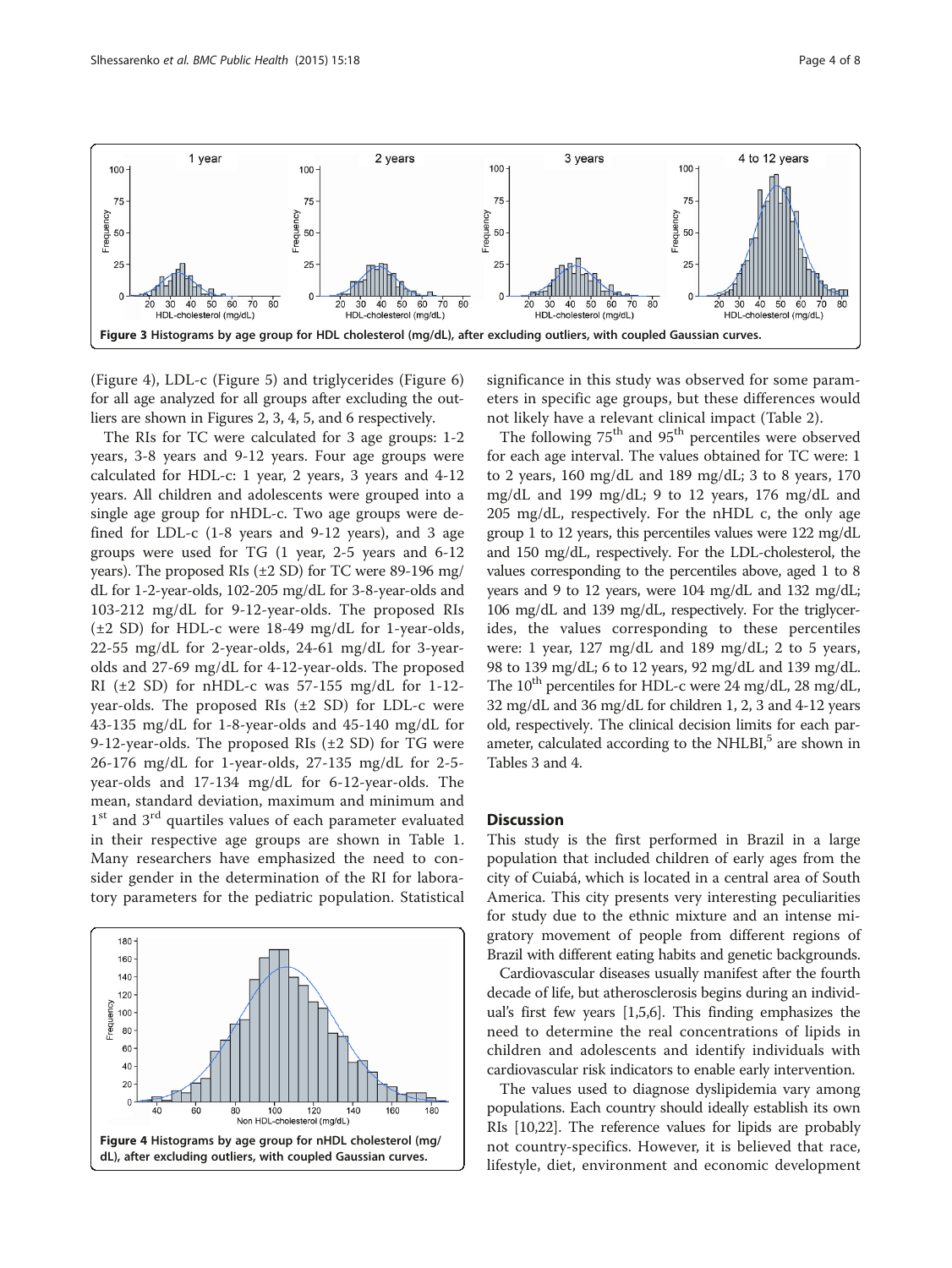<span id="page-4-0"></span>

among different areas could account for the differences in lipid levels in children of different countries [[23\]](#page-7-0).

Some studies on lipid RIs have been conducted in Brazil, but the goals were to determine the distribution of serum lipids in pediatric populations [[24](#page-7-0)-[27\]](#page-7-0), except one study in a small town in São Paulo [[28,29\]](#page-7-0). This report is the first Brazilian investigation to establish the RIs for serum lipids in children and adolescents aged 1–12 years. The currently recommended lipid RIs for Brazilian children and adolescents are based on references from American children and adolescents, who have different genetic profiles and distinct dietary habits. Therefore, this study aimed to narrow this gap. The current cohort is a specific Brazilian population, presumably with non-ideal demographic characteristics, but the results of this study are very interesting. The above-mentioned population has more characteristics in common with Brazilian children and adolescents from other regions of the country than with any North American cohort.

The NHLBI [\[5](#page-6-0)] combined children and adolescents 2–19 years of age in a single group to assess their TC, HDL-c, nHDL-c and LDL levels. Only two age groups, 0–10 years old and 10–19 years old, were used to assess the TG levels. In the CALIPER study [\[30\]](#page-7-0) and the present study, however, the parameters were studied in different age groups for each analyte.

According to the NHLBI, a TC level <170 mg/dL is desirable in children and adolescents 2–19 years of age [[5\]](#page-6-0). The desirable borderline and upper limit threshold values obtained in this study were lower in the age group of 1–2 years. The desirable borderline and upper concentrations for the age group of 3–8 years overlap the recommendations of the NHLBI. Higher thresholds were obtained in the group of 9–12 years than the thresholds proposed by the American guidelines (Table [3](#page-5-0)).

The CALIPER study [\[30](#page-7-0)] combined children and adolescents into age groups of  $0-14$  days, 15 days to  $\langle 1 \rangle$  year and 1–19 years. Our results were compared only with this last age group. We obtained lower upper limit values for children up to 8 years of age and values above the CALIPER guidelines for children and adolescents aged >9 years. Genetic differences and diverse eating habits among the Brazilian, US and Canadian populations are possible factors for the observed differences. Compared with the previous Brazilian study of lipids in a single age group (2-9 years old), our values were identical (i.e., the desirable limit for this analyte was 170 mg/dL) for 3-8 year olds [[28\]](#page-7-0).

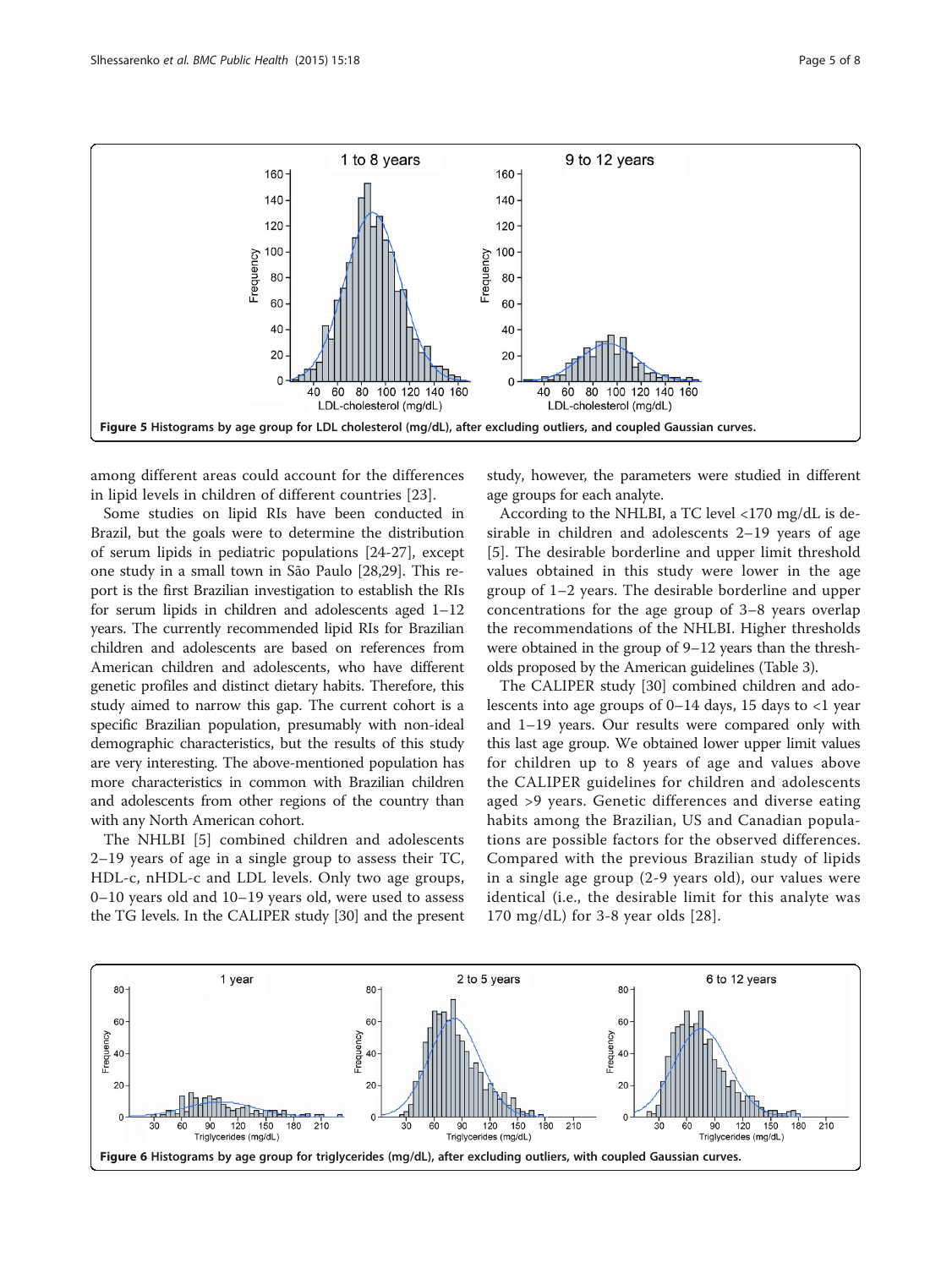| Parameter                                      | Age group (years) n |       |                    |       |       |       | Mean (SD) $1^{st}$ quartile Median $3^{rd}$ quartile Range (mg/dL) | RI (mg/dL) |
|------------------------------------------------|---------------------|-------|--------------------|-------|-------|-------|--------------------------------------------------------------------|------------|
| Total cholesterol (mg/dL) $n = 1858$           | $1$ to $2$          | 428   | 142.6 (26.7)       | - 125 | 141   | 159.8 | $62 - 225$                                                         | 89-196     |
|                                                | $3$ to $8$          | 1,085 | 153.4 (25.9) 136   |       | 153   | 169   | $79 - 231$                                                         | 102-205    |
|                                                | 9 to 12             | 345   | 157.2 (27.3)       | 139   | 155   | 176   | 74 - 244                                                           | 103-212    |
| HDL cholesterol (mg/dL) $n = 1848$             |                     | 179   | 33.8 (7.8)         | 29    | 34    | 39    | $12 - 56$                                                          | 18-49      |
|                                                | 2                   | 245   | 38.8 (8.4)         | 33    | 39    | 44    | $19 - 65$                                                          | $22 - 55$  |
|                                                | 3                   | 279   | 42.6(9.3)          | 36    | 42    | 49    | $22 - 71$                                                          | $24 - 61$  |
|                                                | 4 to 12             |       | 1,145 48.5 (10.5)  | 41    | 48    | 55    | $20 - 82$                                                          | 27-69      |
| Non-HDL cholesterol (mg/dL) $n = 1854$ 1 to 12 |                     |       | 1,854 106.4 (24,5) | - 90  | 104.5 | 122   | $33 - 183$                                                         | 57-155     |
| LDL cholesterol (mg/dL) $n = 1856$             | $1$ to $8$          | 1,512 | 89.3 (23.1)        | 74    | 88    | 103   | $24 - 161$                                                         | 43-135     |
|                                                | 9 to 12             | 344   | 92.6(23.5)         | 76.2  | 92    | 106   | $25 - 167$                                                         | 45-140     |
| Triglycerides (mg/dL) $n = 1839$               |                     | 178   | 100.8 (37.4) 73    |       | 93    | 123.8 | $31 - 230$                                                         | 26-176     |
|                                                | $2$ to 5            | 847   | 81.2(27.1)         | 61    | 77    | 97    | $25 - 175$                                                         | 27-135     |
|                                                | 6 to 12             | 814   | 75.7 (29.1)        | 54    | 71    | 90    | $22 - 181$                                                         | 17-134     |

<span id="page-5-0"></span>Table 1 Estimated parameters for the sample distribution of children and adolescents included in the study to establish the reference intervals for lipids after excluding the outliers

SD: standard deviation; RI: reference interval.

An HDL-c level >45 mg/dL is desirable, 40–45 mg/dL is borderline, and <40 mg/dL is low according to the NHLBI. This last value represents approximately the  $10<sup>th</sup>$ percentile, and it is the most relevant value in medical practice [\[5](#page-6-0)]. The values corresponding to desirable, borderline and lower limits in this study are below the limits suggested by the NHLBI for the age groups of 1 year, 2 years and 3 years (Table [4](#page-6-0)). There are two potential reasons for this difference: the concentration of this analyte increases gradually over time, and this parameter was studied in a single age group (2–19 years) in the NHLBI study. The concentrations were higher in the age group 4–12 years, and although they were borderline and within desirable limits, they were below the threshold compared with the values proposed by the NHLBI (Table [4\)](#page-6-0). The CALIPER study defined the following four age groups for HDL-c: 15 days to  $\langle$ 1 year, 1 to  $\langle$ 4 years, 4 to  $\langle$ 13 years and 13 to <19 years. The lower and upper limits obtained in the present study were lower than the CALIPER concentrations in the corresponding age groups [[30](#page-7-0)]. Possible

Table 2 Statistical significance observed for the HDL-cholesterol (HDL-c), non-HDL-cholesterol (n-HDL-c), LDL-cholesterol (LDL-c) and triglyceride (TG) parameters in specific age groups by gender

| Parameter | Age group | Male   | Female | р     |
|-----------|-----------|--------|--------|-------|
| (mg/dL)   | (years)   | (mean) | (mean) | value |
| HDL-c     | 2         | 40     | 37.7   | 0.026 |
|           | $4 - 12$  | 49.3   | 47.7   | 0.011 |
| n-HDL-c   | $1 - 12$  | 103.9  | 108.7  | 0.001 |
| LDL-c     | $1 - 8$   | 87.5   | 91.1   | 0.002 |
| TG        | $2 - 5$   | 79.1   | 83.2   | 0.027 |
|           | $6 - 12$  | 70.7   | 80.4   | 0.001 |

explanations include the genetic differences and diverse eating habits of the two analyzed populations. The previous Brazilian study of lipids in children does not reference the  $10<sup>th</sup>$  percentile, but the desirable limit includes greater values than the results of our study [\[28\]](#page-7-0).

The n-HDL-c value is obtained by subtracting the HDL-c value from the TC value. Acquiring this value does not require fasting, which renders it very attractive, especially among children. Moreover, this parameter is predictive of atherosclerosis because it includes all classes of lipoproteins [\[5](#page-6-0),[31\]](#page-7-0). The NHLBI considers concentrations < 120 mg/dL desirable [[5\]](#page-6-0). Our values are higher than those suggested by NHLBI in the three categories, namely, desirable, borderline and upper limit (Table 3). The lower HDL-c concentrations in this population (Tables 3 and [4](#page-6-0)) may explain this difference. The value for this parameter in our study was greater than that in

Table 3 Desirable, borderline–high and high serum lipid concentrations (mg/dL) for children and adolescents from Cuiabá, Brazil

| Parameter              | Age group |         | Desirable Borderline-High | High       |
|------------------------|-----------|---------|---------------------------|------------|
| (mq/dL)                | (years)   | $<$ P75 | P75 - P95                 | $\geq$ P95 |
| Total cholesterol      | $1 - 2$   | < 160   | 160-188                   | ≥189       |
|                        | $3 - 8$   | < 170   | 170-198                   | $\geq$ 199 |
|                        | $9 - 12$  | < 176   | 176-204                   | $\geq$ 205 |
| Non-HDI cholesterol    | $1 - 12$  | < 122   | 122-149                   | $\geq$ 150 |
| <b>IDI</b> cholesterol | $1 - 8$   | <104    | 104-131                   | $\geq$ 132 |
|                        | $9 - 12$  | < 106   | 106-138                   | $\geq$ 139 |
| Triglycerides          | 1         | < 127   | 127-188                   | ≥189       |
|                        | $2 - 5$   | < 98    | 98-138                    | ≥139       |
|                        | $6 - 12$  | < 92    | 92-138                    | ≥139       |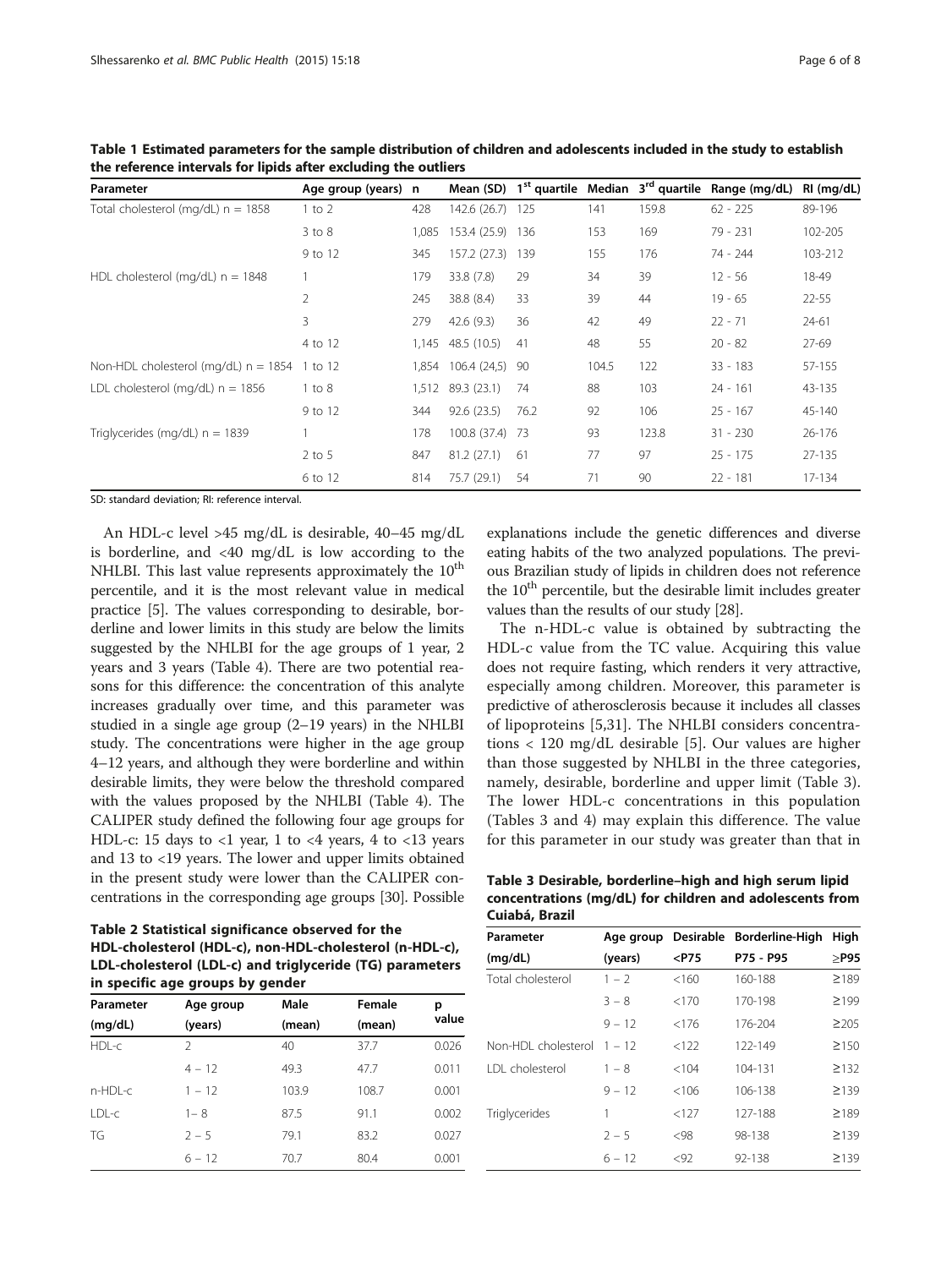<span id="page-6-0"></span>Table 4 Desirable, borderline and low serum HDL-cholesterol concentrations (mg/dL) for children and adolescents from Cuiabá, Brazil

| Parameter       | Age group | <b>Desirable</b> | Borderline-high                   | Low     |
|-----------------|-----------|------------------|-----------------------------------|---------|
| (mq/dL)         | (years)   | >P50             | P <sub>10</sub> - P <sub>50</sub> | $<$ P10 |
| HDI cholesterol |           | >34              | $25 - 34$                         | 24      |
|                 | 2         | >39              | $29 - 39$                         | 28      |
|                 | 3         | >42              | $33 - 42$                         | 32      |
|                 | $4 - 12$  | >48              | $37 - 48$                         | 36      |
|                 |           |                  |                                   |         |

the previous Brazilian lipid study [[28](#page-7-0)]. The CALIPER study did not report this parameter in their analysis [[30](#page-7-0)].

A comparison between the concentrations of LDL-c obtained in this study and the NHLBI revealed that the LDL-c  $75<sup>th</sup>$  percentile in our study was lower than the NHLBI desirable limit. The LDL-c concentrations of the borderline upper limit for the 1-8-year-old age group overlapped with the NHLBI recommendations. The concentration obtained for this parameter in the age group 9–12 years was higher than the recommendations of the NHLBI (Table [3](#page-5-0)). One possible explanation for this discrepancy may be methodological differences because the NHLBI data were clustered into a single age group. Differences in the TC, HDL-c and TG values may contribute to these disparities. The value for this parameter in our study was higher than that in the previous Brazilian study of lipids [\[28\]](#page-7-0). The CALIPER study did not report this parameter in their analysis [\[30\]](#page-7-0).

The TG thresholds in this study were systematically higher than those proposed by the NHLBI (Table [3\)](#page-5-0) [5]. The fasting period may provide one explanation for this effect. The recommended fasting for the collection of this analyte is 12–14 hours, but the recommended fasting intervals (duration between feedings) in this study were 3 hours for children up to 2 years, 6 hours for children up to 5 years and 12-14 hours for children > 5 years.

The TG levels obtained in this study [\[30](#page-7-0)] show that the upper and lower limits were systematically lower compared with CALIPER. The fasting time may be one explanation for this effect because fasting was not required in the CALIPER study. The value for this parameter in our study was greater than that in the previous Brazilian study of lipids [\[28\]](#page-7-0).

The weakness of this study was in not includind children from different places around the country. However, the studied children are descended from parents from various regions of Brazil and have many characteristics in common with other Brazilian children and adolescents. In addition, not including adolescents older than 13 years old and the long duration of fasting in younger children are other concerns. New studies need to fully fill this gap and include older age groups in this analysis. Further studies of the serum lipid concentrations and clinical and laboratory parameters already evaluated in this work in our population will be performed in future analyses.

# Conclusions

In conclusion, this study found that the distribution curves of the lipids and lipoprotein concentrations differed among children of different ages in Brazil, which suggests the importance of considering the age partition in developing lipid guidelines. Obtaining more discriminatory data allows the identification of more sensitive cut-offs, which are useful in guiding clinical decisions. Moreover, the use of lipid reference ranges for children and adolescents who have been exposed to the same demographic and geographic conditions may identify alterations more effectively.

### Abbreviations

CALIPER: Canadian laboratories initiative on pediatric reference intervals; CLSI: Clinical and laboratory standards institute; HDL-c: HDL cholesterol; LDL-c: LDL cholesterol; nHDL-c: Non-HDL cholesterol; NCEP: National cholesterol education program; NHLBI: National heart, lung and blood institute; RI: Reference intervals; TC: Total cholesterol; TG: Triglycerides.

#### Competing interests

The authors declare that they have no competing interests.

#### Authors' contributions

NS, CMAJ, RSA and AA designed the research; NS and GVN were the study pediatricians and conducted the research; RSA and CJFF analyzed the data or performed the statistical analyses; NS, CMAJ, AA and CJFF wrote the manuscript; and all authors read and approved the final manuscript.

#### Acknowledgements

The authors thank Prof Clovis A Silva and Doctor Antonio Carlos Pastorino for their suggestions throughout this study and Prof Paulo R B Mello for educational assistance.

#### Funding sources

NS received support from Coordenação de Aperfeiçoamento de Pessoal de Nível Superior (CAPES), and CMAJ received funding from Conselho Nacional de Desenvolvimento Científico e Tecnológico (CNPq) -PQ2-308105/2012-5 and Nucleo de Apoio à Pesquisa-USP (NAP-CriAd USP).

#### Author details

<sup>1</sup>Julio Müller School Hospital, Universidade Federal de Mato Grosso, Cuiabá MT, Brazil. <sup>2</sup>School of Medicine, Universidade de São Paulo, São Paulo, Brazil.<br><sup>3</sup>Department of Medicine, Universidade Eederal de São Paulo, São Paulo. Department of Medicine, Universidade Federal de São Paulo, São Paulo, Brazil.

#### Received: 13 August 2014 Accepted: 6 January 2015 Published online: 21 January 2015

#### References

- 1. American Academy of Pediatrics. National cholesterol education program report of the expert panel on blood cholesterol levels in children and adolescents. Pediatrics. 1992;89:525–84.
- 2. National Cholesterol Education Program (NCEP). Highlights of the report of the expert panel on blood cholesterol levels in children and adolescents. Pediatrics. 1992;89:S495–501.
- 3. Kwiterovich Jr PO. Prevention of coronary disease starting in childhood: what risk factors should be identified and treated? Coron Artery Dis. 1993;4:611–30.
- 4. American Academy of Pediatrics. Committee on Nutrition. American academy of pediatrics. Committee on nutrition. Cholesterol in childhood. Pediatrics. 1998;101:141–7.
- 5. National Heart, Lung, and Blood Institute (NHLBI). Expert panel on integrated guidelines for cardiovascular health and risk reduction in